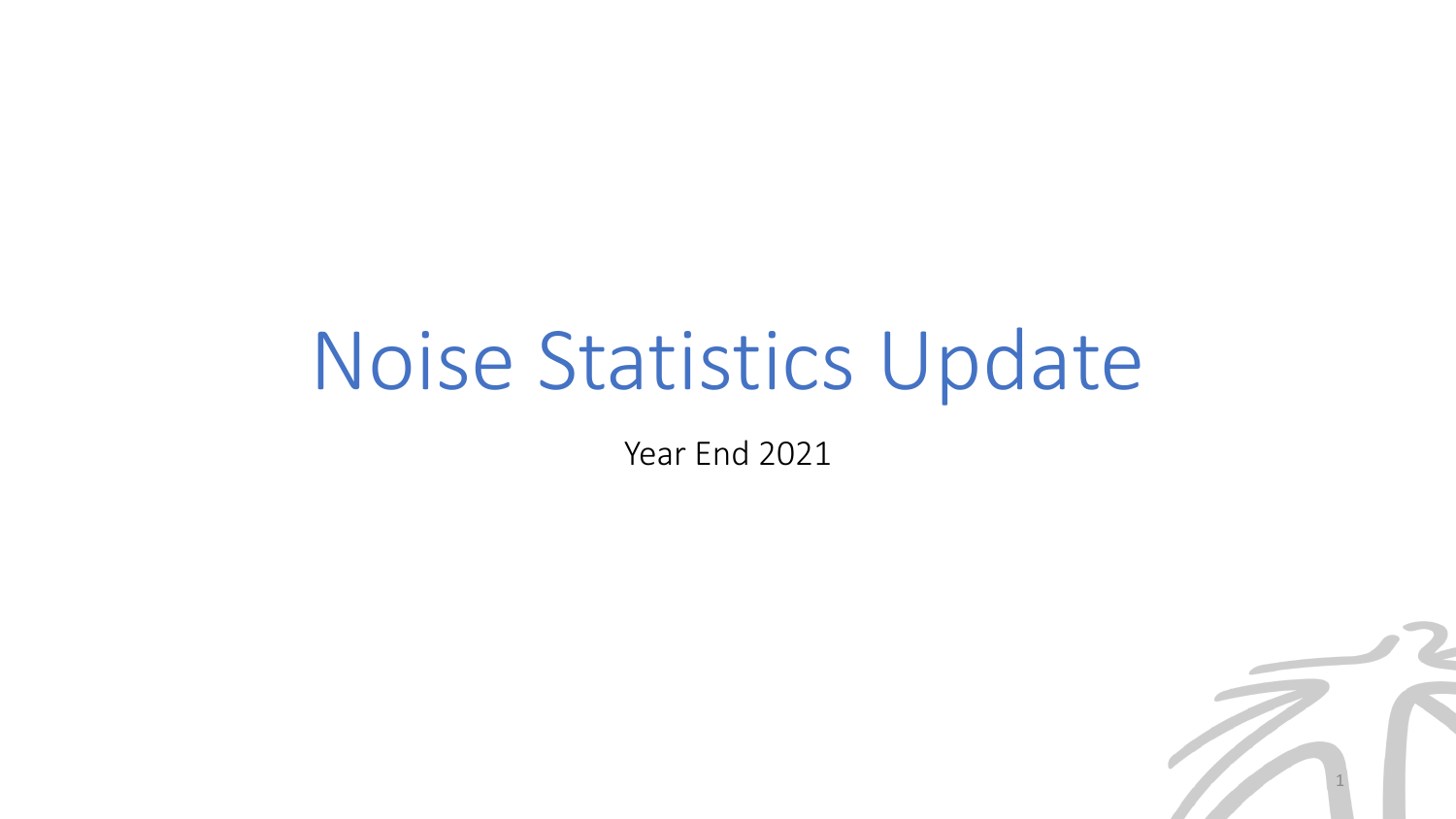## **Overall** Analysis

- During 2021, Toronto Pearson experienced the continued impacts of COVID-19 with a significantly reduced air traffic compared to 2019. And similar levels to 2020.
- The reduction in traffic has meant that fewer runways are needed at one time to handle the traffic.
	- For example, under high traffic levels, up to three parallel runways are used as a system to accommodate traffic. Under lower levels, only one or two runways are needed.
	- Learn more about how runways are used and what the different configurations mean [here.](https://www.torontopearson.com/en/community/noise-management/understanding-airport-noise/runways)
- Similarly, lower traffic levels have reduced the regular need for the downwind arrival phase of flight used for sequencing. Instead, many arrivals are sent directly to the base leg. When using this approach, fewer residents are overflown than when using the downwind.
	- This is significant because the downwind phase has historically prompted many complaints from affected communities. Therefore, a reduction in its use has led to a further reduction in complaints from these areas.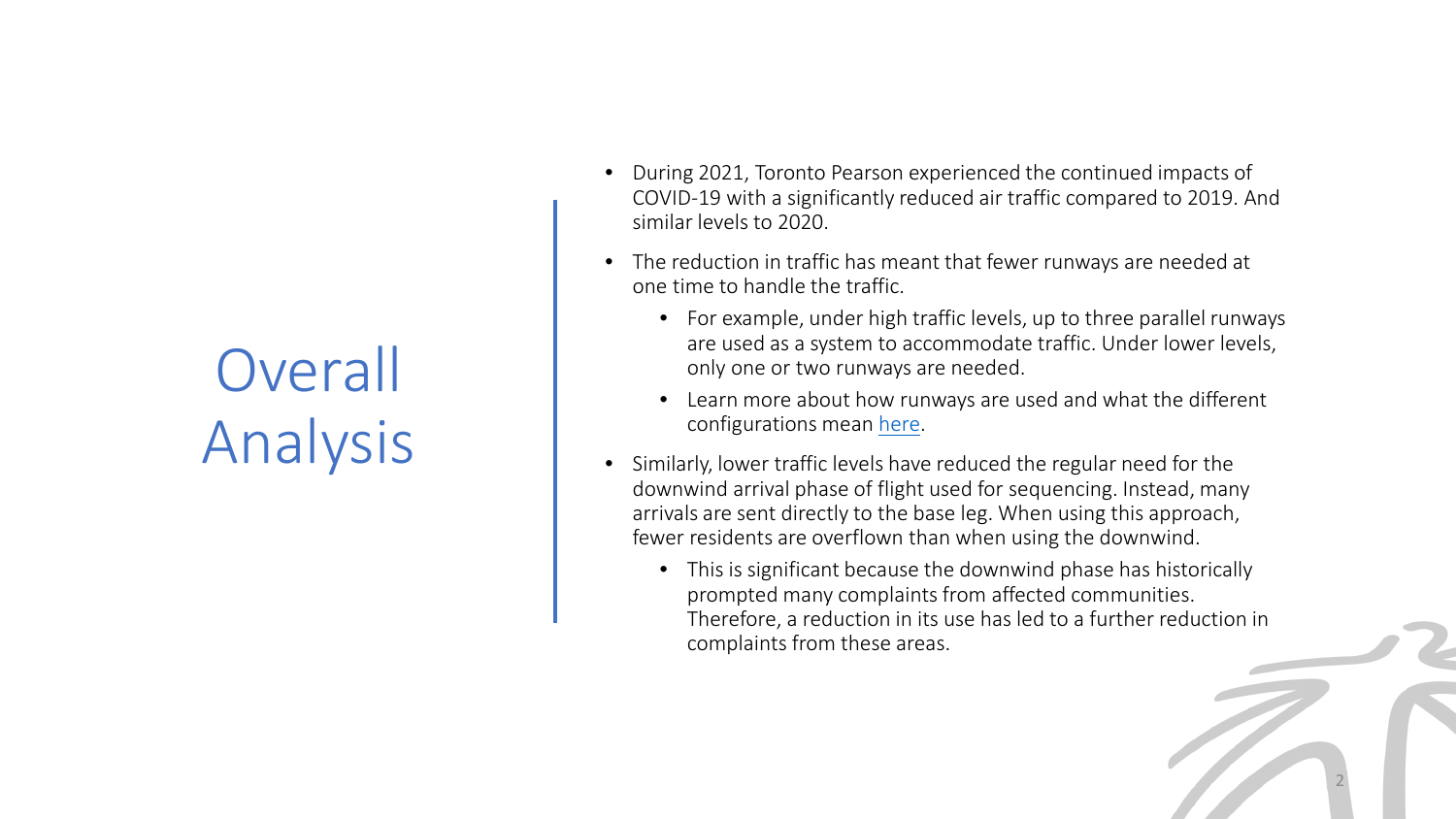# Complaints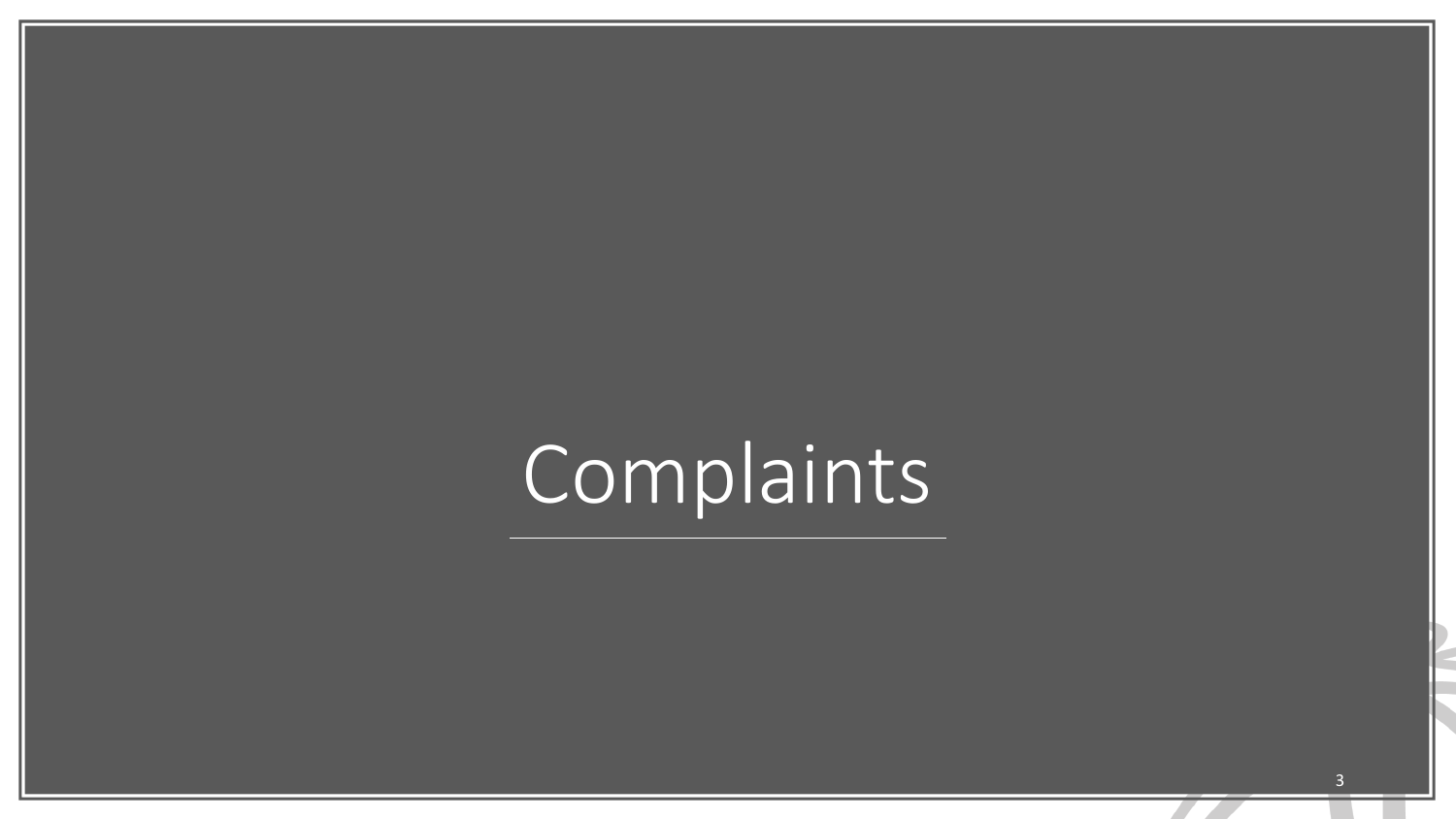# Complaints Analysis

- Overall, for 2021, complaints were up 74.8% compared to the same period in 2020.
- Overall, for 2021, the number of individuals submitting complaints were up 99.6% compared to 2020.
	- Overall complaints against arrivals in 2021 were up 57.3% and the number of individuals submitting complaints were up 97.4% due to continued impacts of COVID-19 compared to the same period in 2020.
	- Overall complaints against departures in 2021 were up 99.9% and the number of individuals submitting complaints were up 85.8% due to continued impacts of COVID-19 compared to the same period in 2020.
- When comparing complaints and operations between 2020 and 2021, complaints have increased disproportionately to the amount of air traffic.

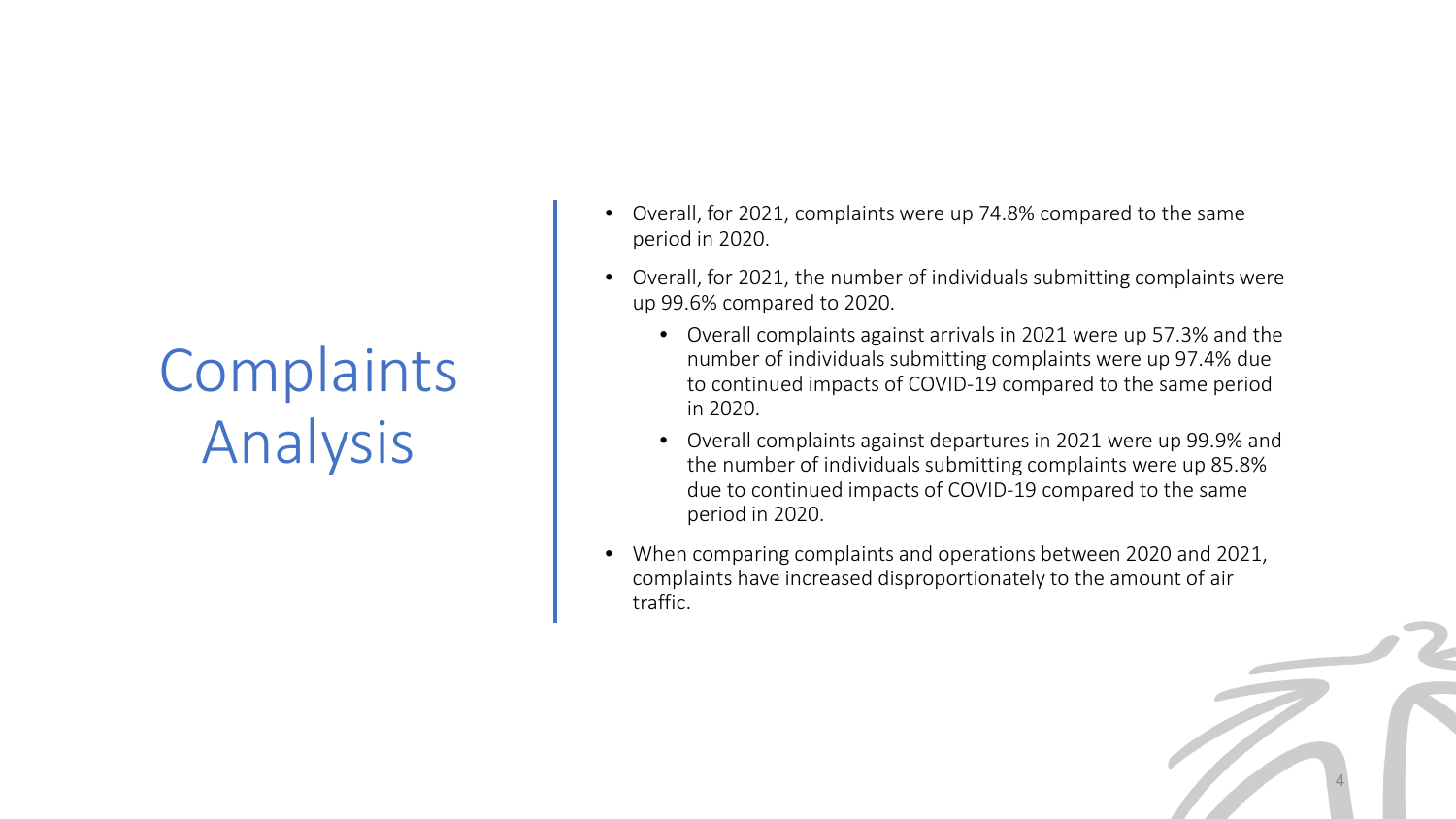### Arrivals

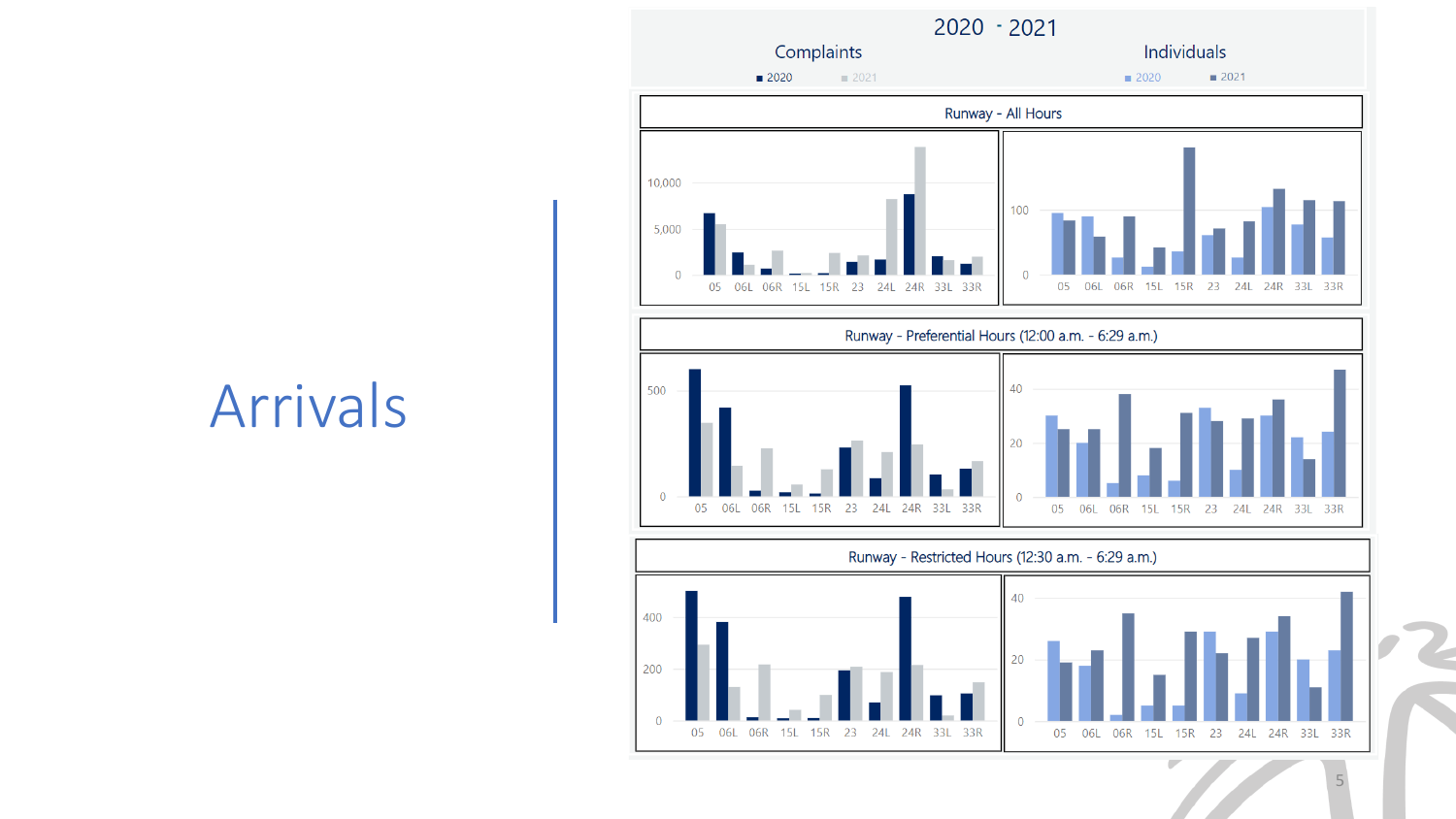### Departures



 $\overline{0}$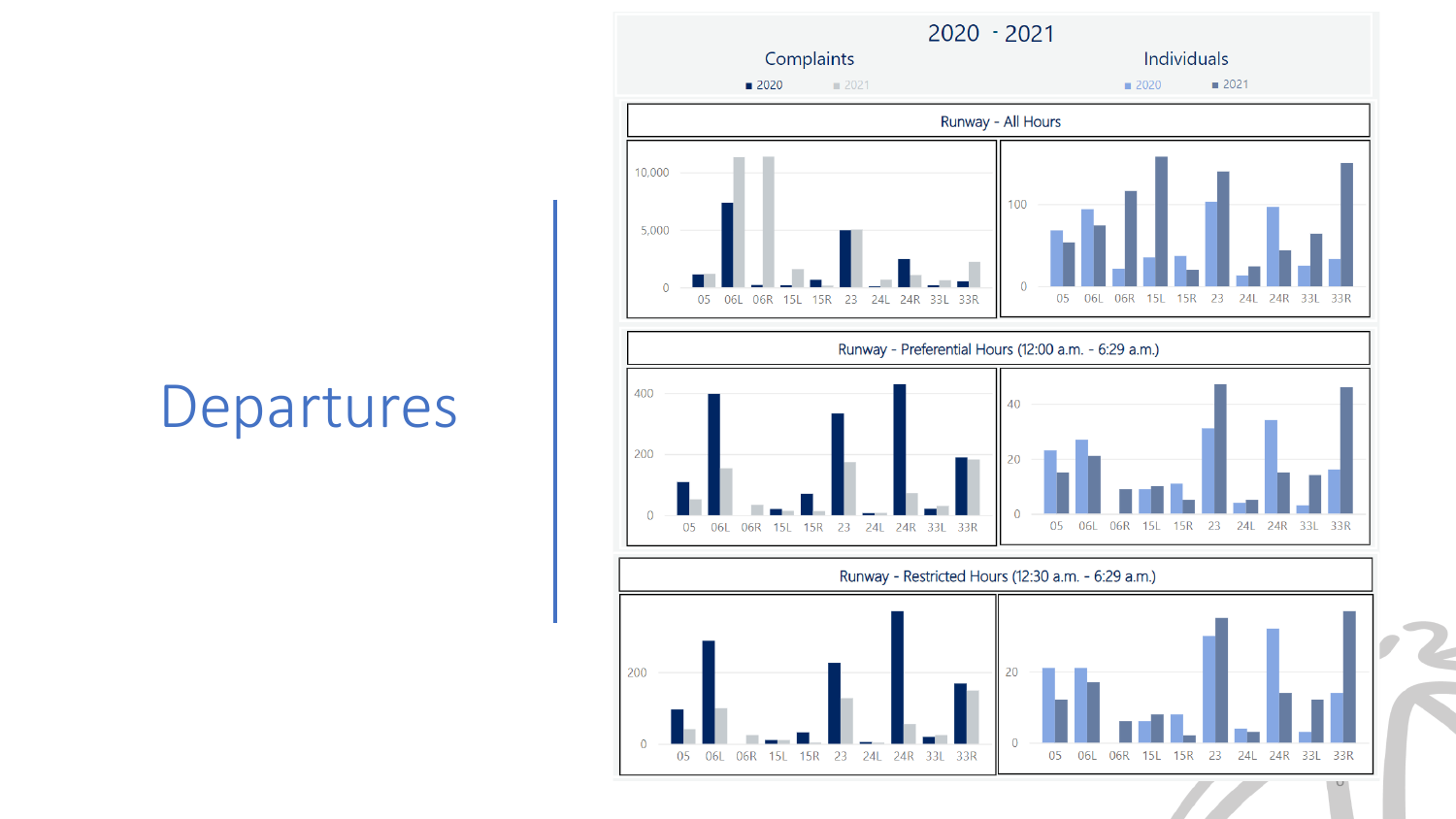Complaints Per 100 Operations

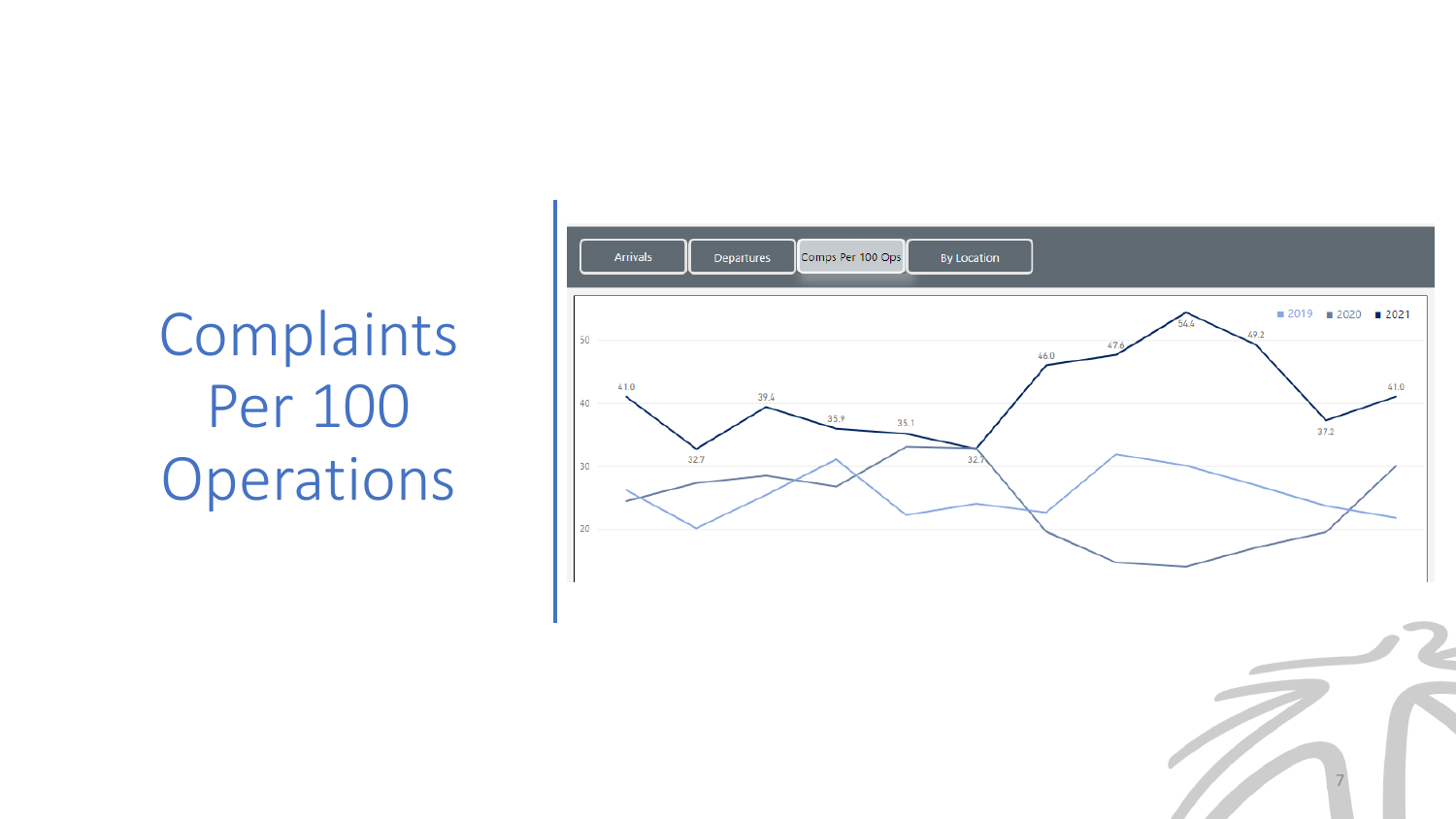### All Complaints

(includes helicopter operations & engine run-ups)

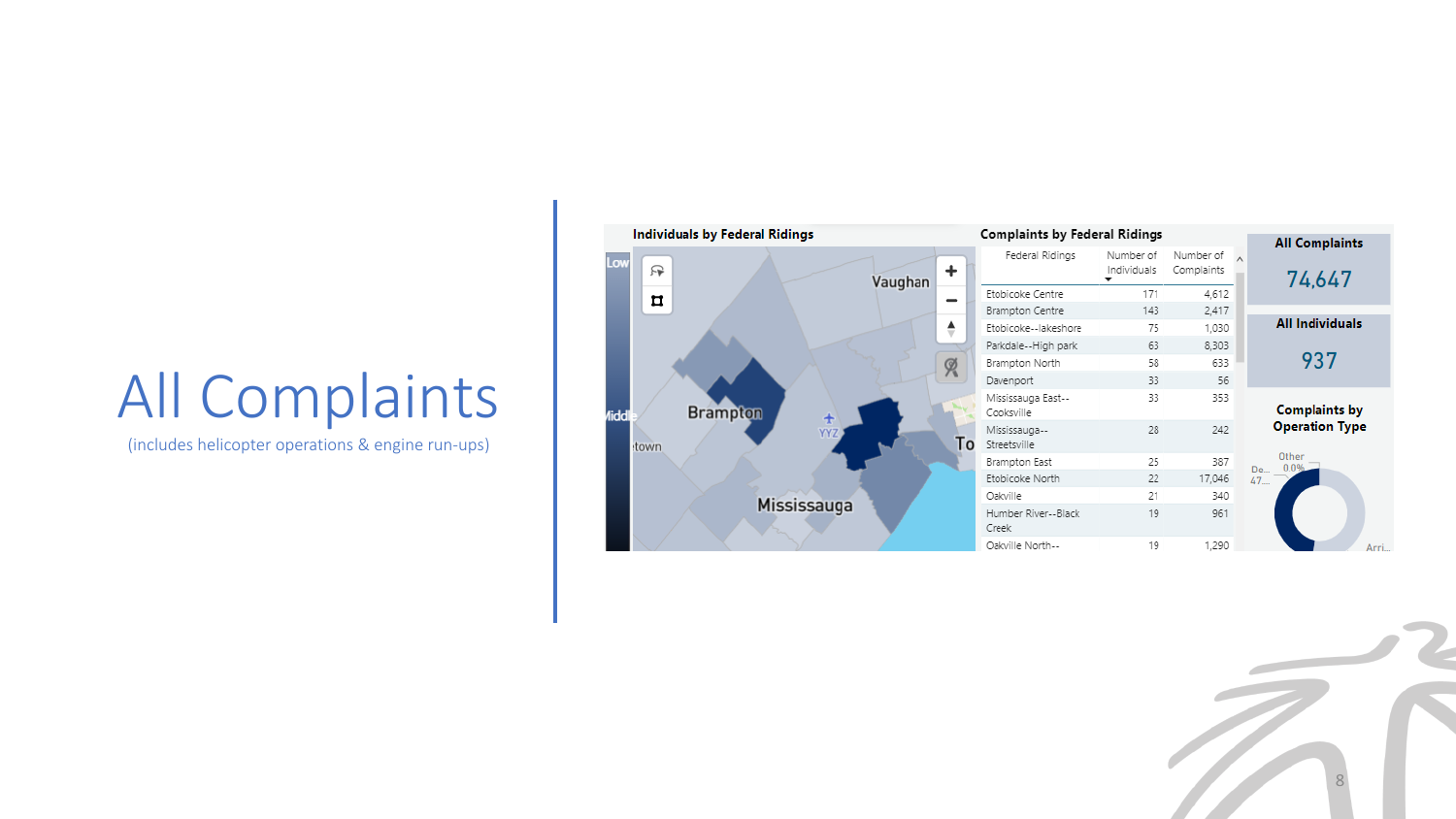# Operations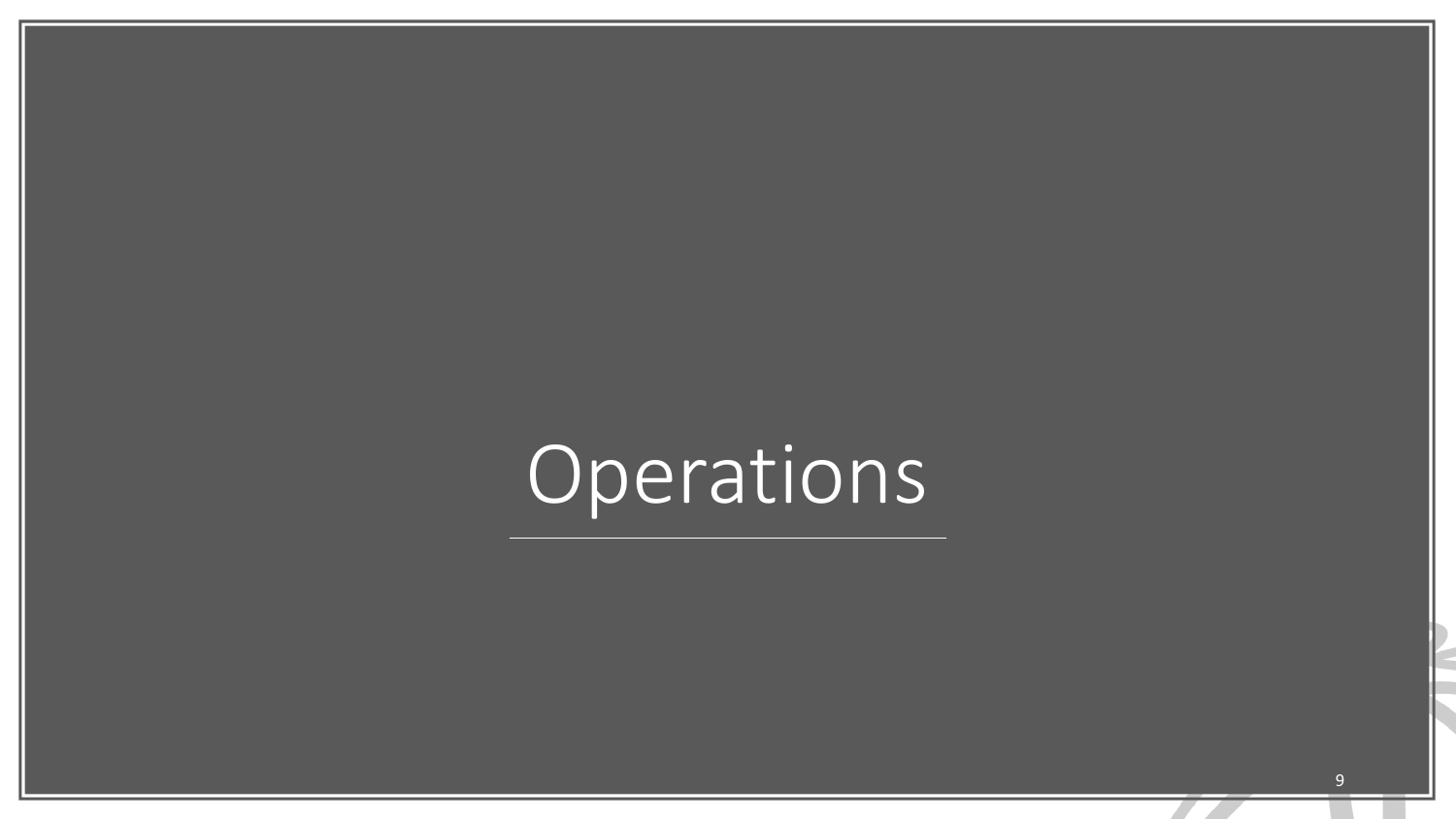## **Operations** Analysis

- Overall operations for the full year of 2021 were up 0.7% compared to 2020. During the preferential hours, there were 985 additional operations.
- In 2021, 86.1% of operations used the east-west runways compared to 95.1% in 202020.
	- Winds in the region are predominantly east/west and there will always be some variation in the percentage of time spent in a westerly vs easterly flow.
	- Runway availability due to construction or maintenance also plays a factor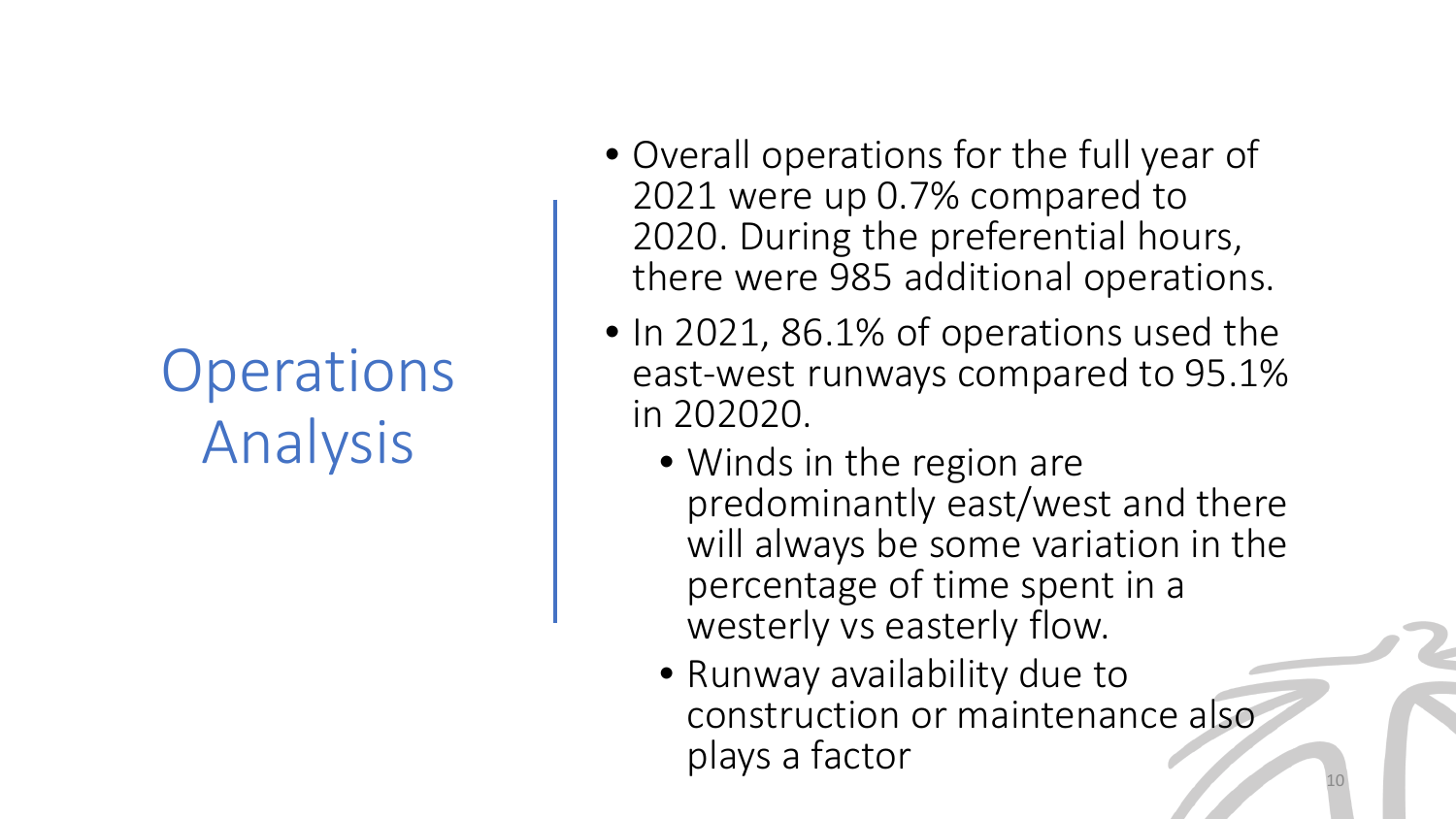

### Arrivals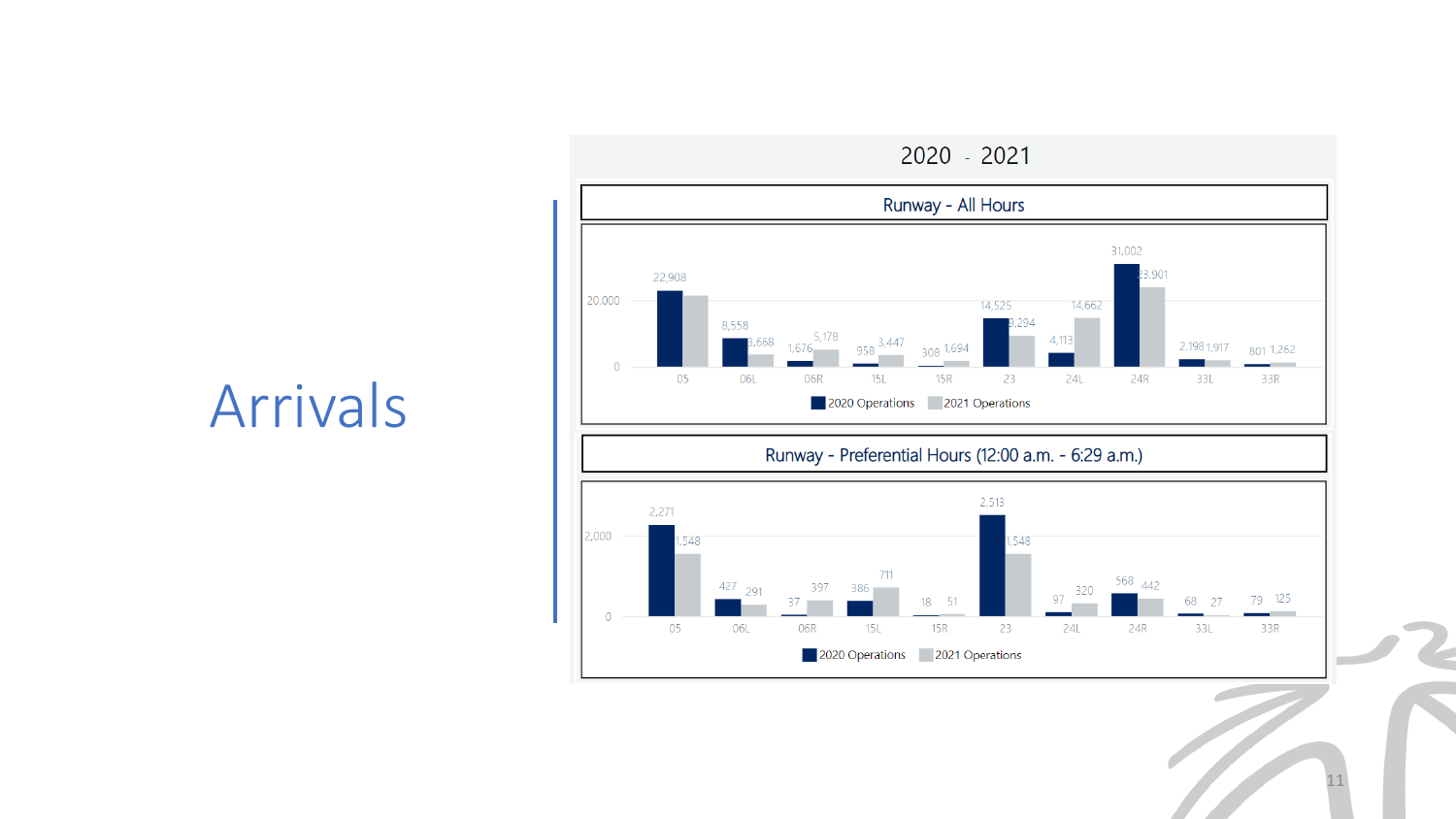## Arrivals by Direction

|      |             |                                                   | <b>Direction</b> |             |  |
|------|-------------|---------------------------------------------------|------------------|-------------|--|
| 2021 | 34.98%      | 5.95%                                             |                  | 55.39%      |  |
| 2020 | 38.07%      |                                                   |                  | 57.03%      |  |
|      | To the East | To the North <b>The Theory</b><br>$\sim$ 10 $\pm$ | To the South T   | To the West |  |

12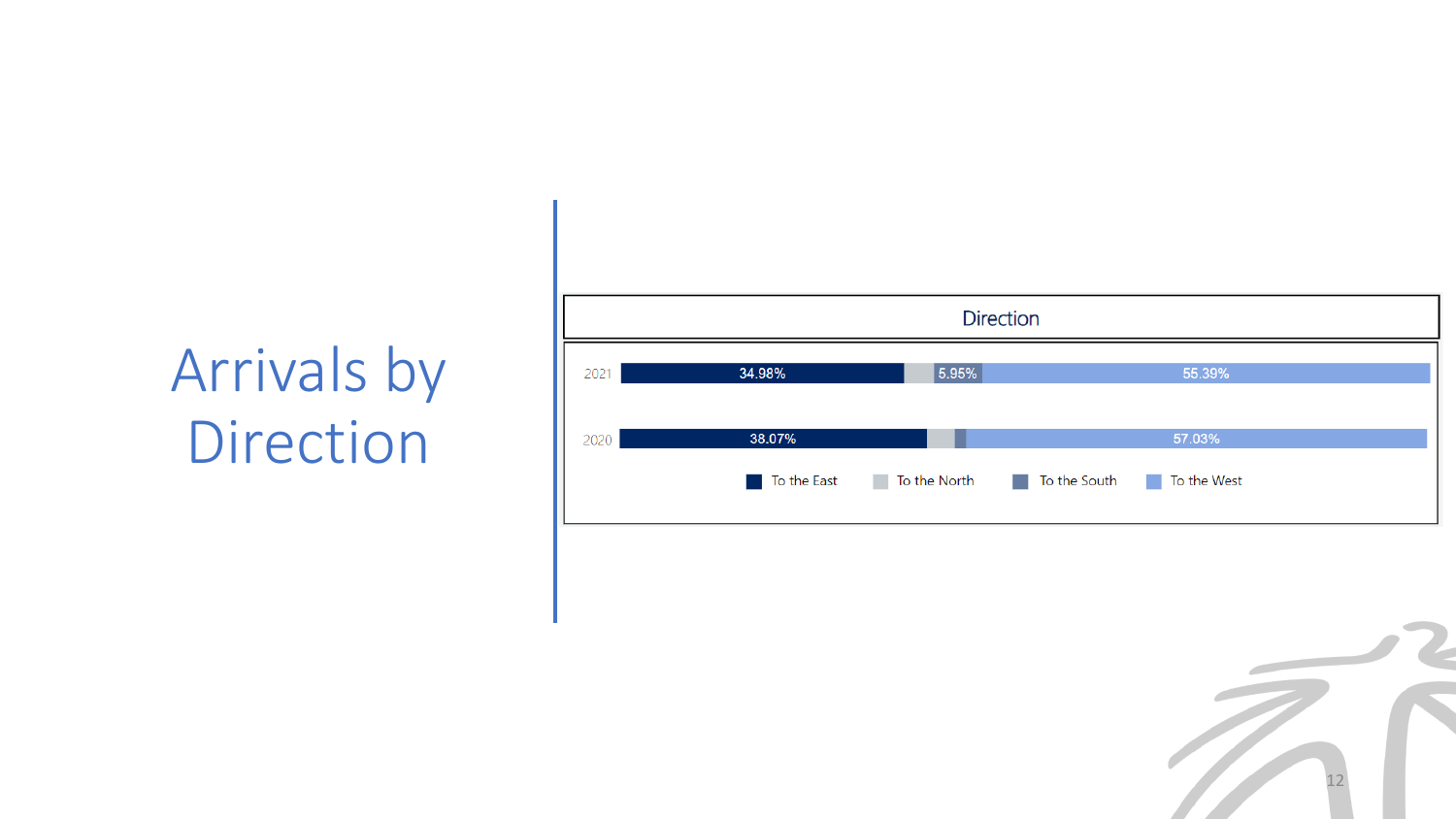

### Departures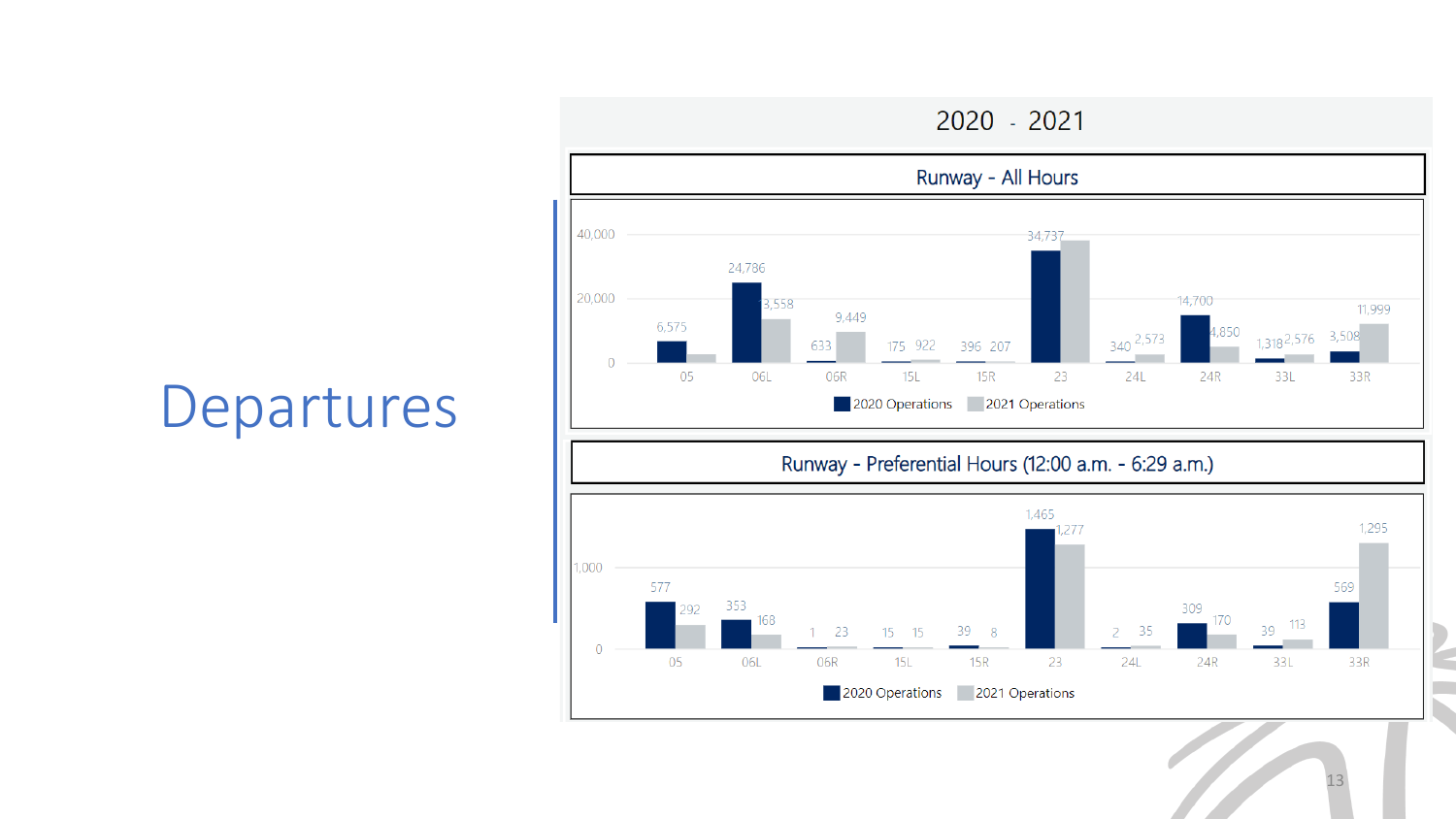## Departures by Direction

|      |             |                           | <b>Direction</b> |                                |  |
|------|-------------|---------------------------|------------------|--------------------------------|--|
| 2021 | 29.53%      | 16.79%                    |                  | 52.38%                         |  |
| 2020 | 36.70%      | 5.54%                     |                  | 57.10%                         |  |
|      | To the East | To the North To the South |                  | To the West<br><b>Contract</b> |  |

14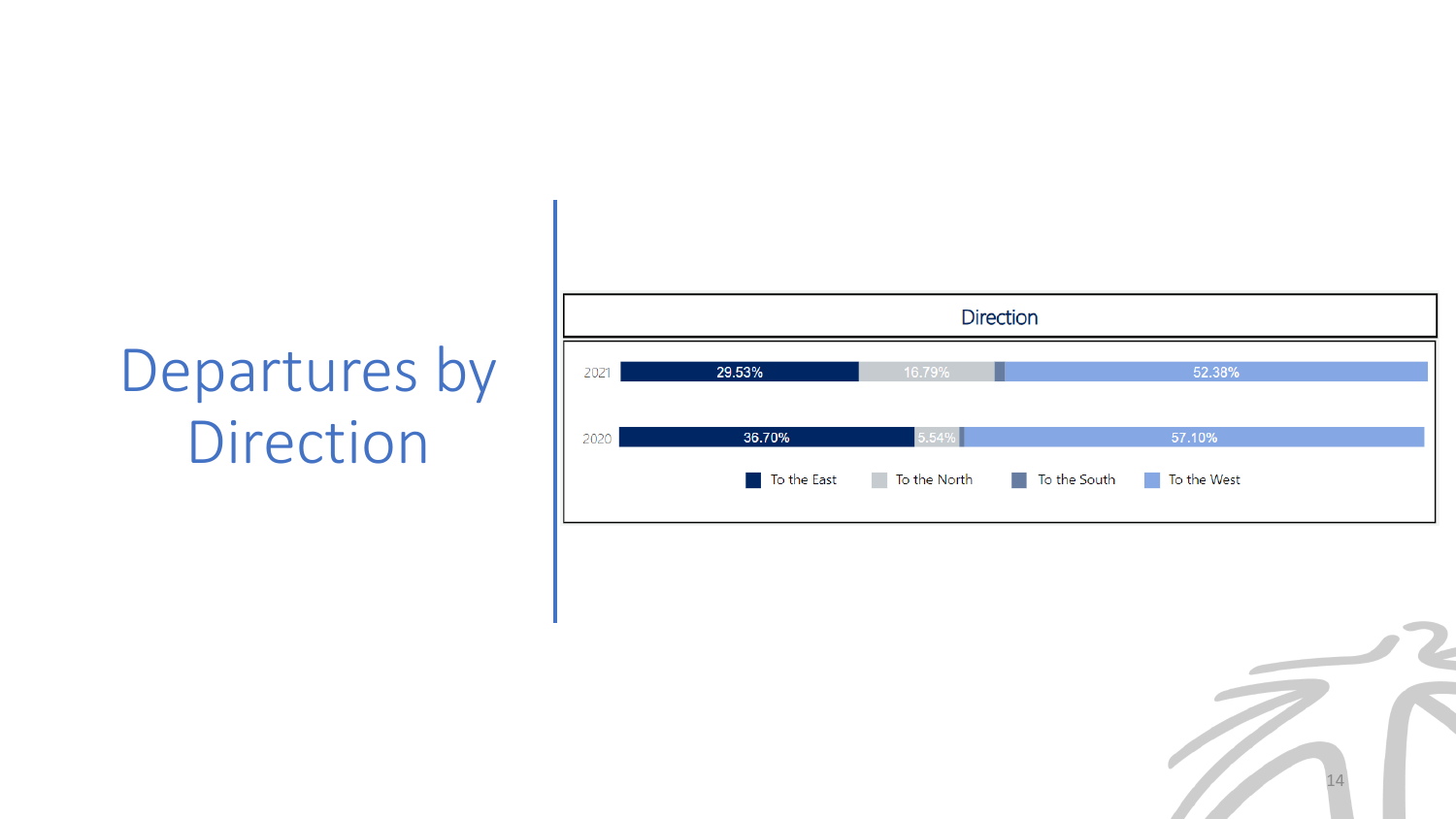## Operations by Sector

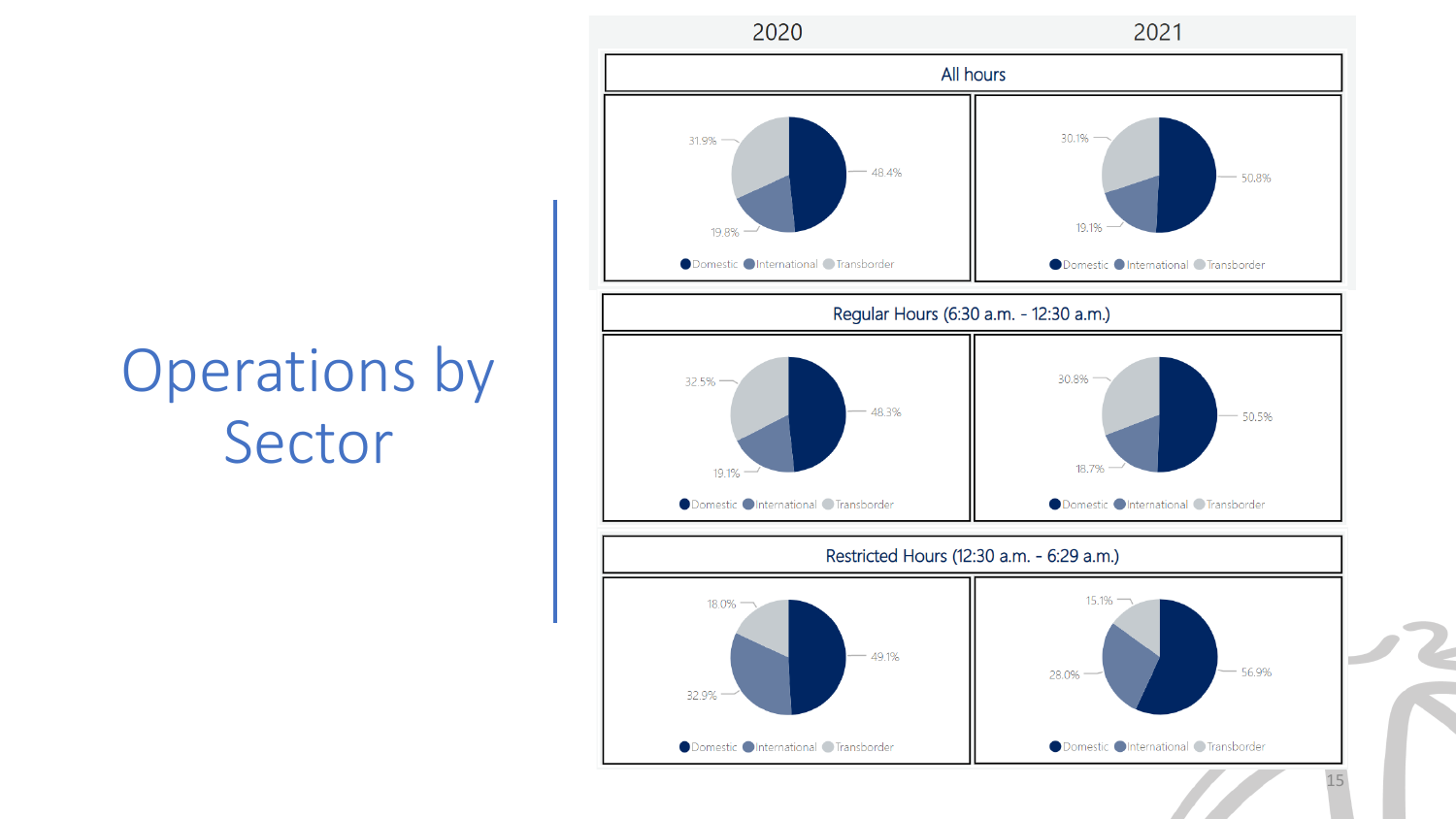

## Operations by Type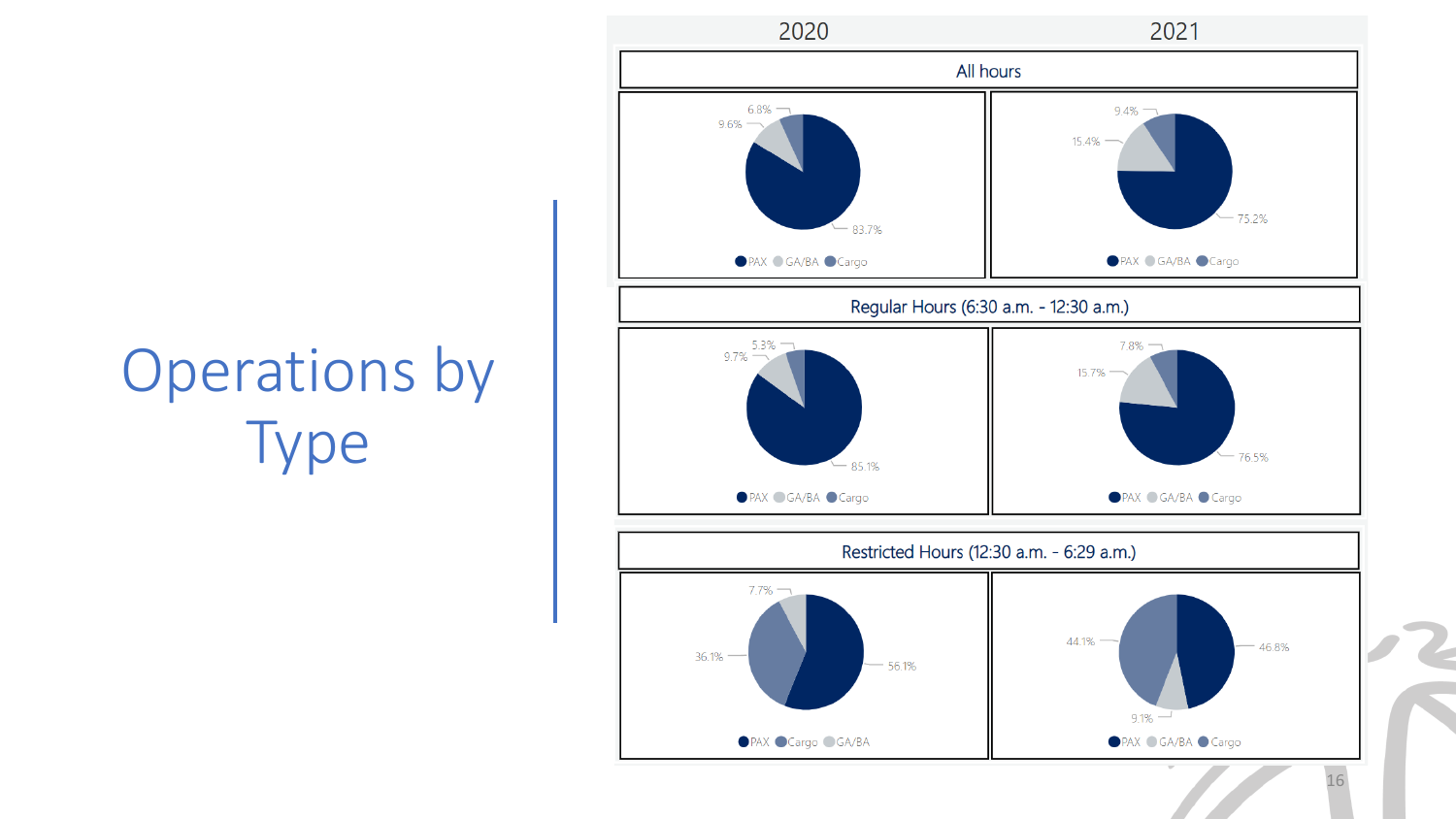# Night Flight Restriction Program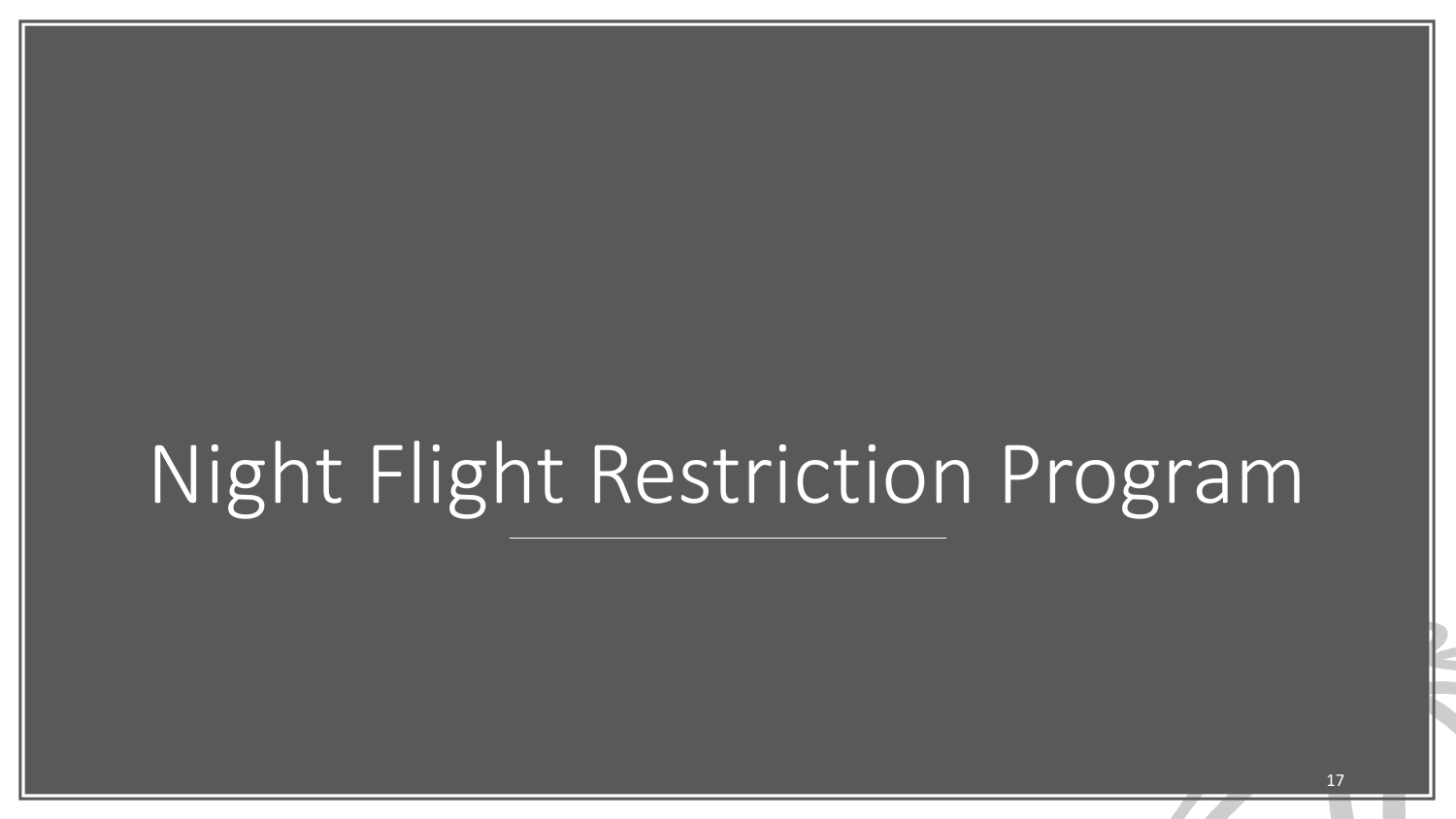# Night Flight Restriction Program 2020-2021 (Jan-Dec)





| Noise Year 2020-<br>2021 | <b>Nov</b> | <b>Dec</b> | Jan | <b>Feb</b> | <b>Mar</b> | Apr | <b>May</b> | <b>Jun</b> | Jul | Aug | <b>Sep</b> | Oct | <b>Total</b> | Annual Budget % Used |       | Noise Year $2019 - 2020$ |
|--------------------------|------------|------------|-----|------------|------------|-----|------------|------------|-----|-----|------------|-----|--------------|----------------------|-------|--------------------------|
| <b>Movements</b>         | 420        | 493        | 353 | 361        | 444        | 436 | 362        | 475        | 624 | 820 | 800        | 817 | 6,403        | 20,889               | 30.7% | 48%                      |
|                          |            | 2020       |     | 2021       |            |     |            |            |     |     |            |     |              |                      |       |                          |
| <b>Movements</b>         |            | 8,242      |     | 7,504      |            |     |            |            |     |     |            |     |              |                      |       | 18                       |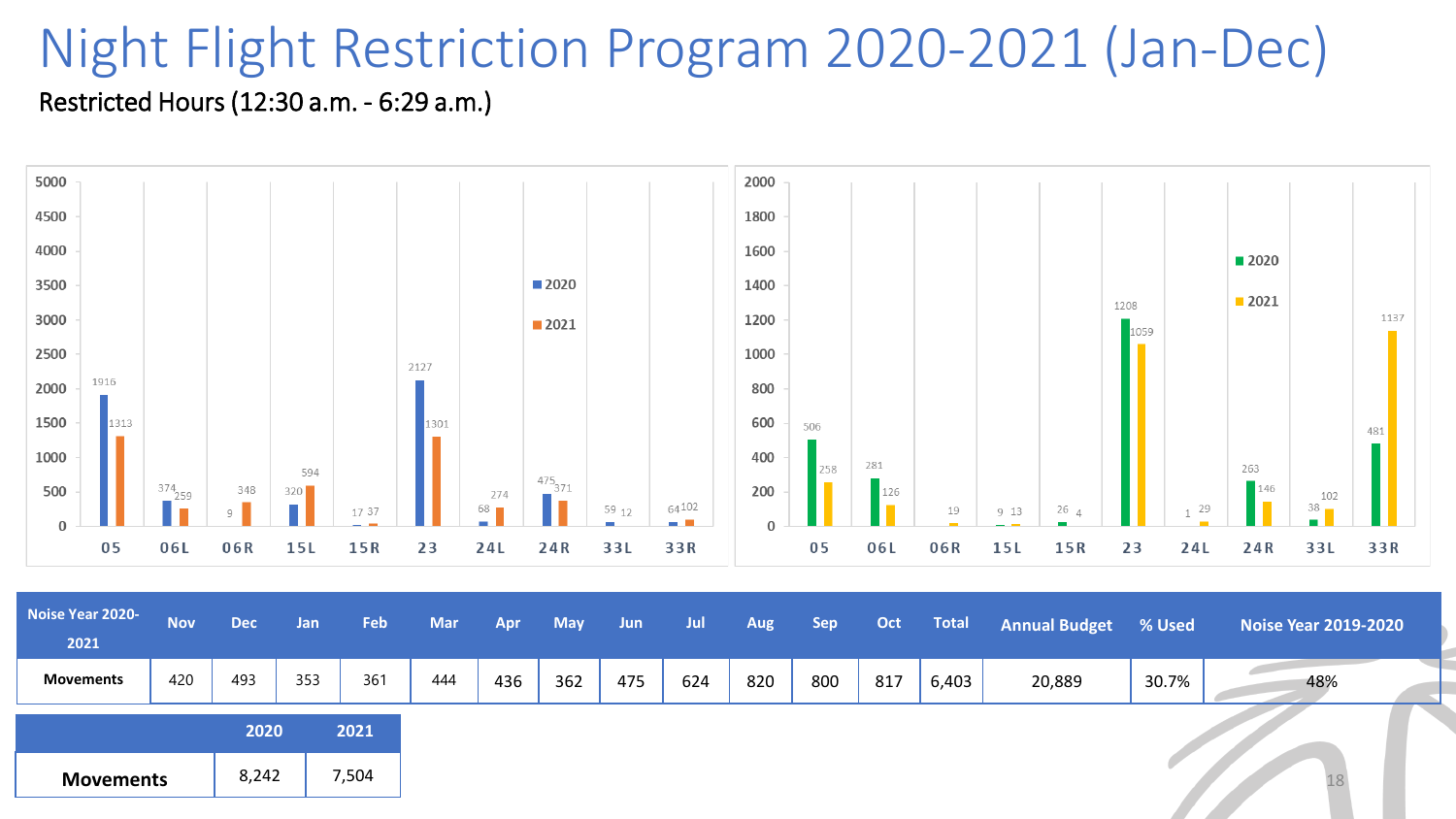# Enforcement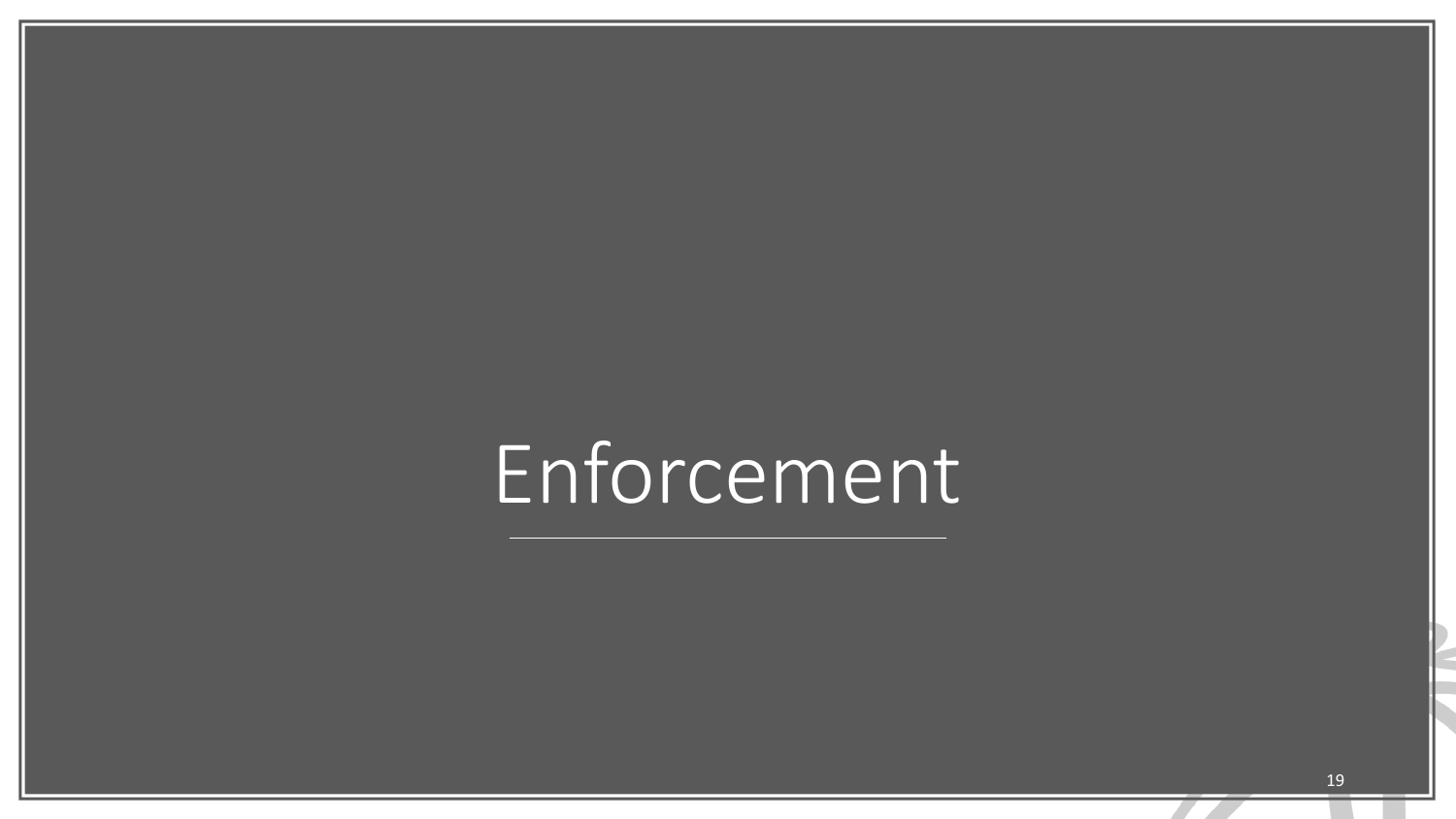### Enforcement Investigations

### 2020 vs. 2021

#### Noise Abatement Procedures

- All arrival and departure operations are monitored for compliance with the Noise Abatement procedures using rules set in the Airport Noise and Operations System
- Reviews the data that Transport Canada collects through the Civil Aviation Daily Occurrence Reporting System (CADORS). These reports are reviewed by enforcement on a daily basis

#### Night Flight Restriction Program

• All flights that operate during the Restricted Hours (12:30 a.m. - 6:29 a.m.) are verified against night flight schedule and day of operations approvals

#### Formal Investigation

- When there is evidence that a non-compliance to the Night Flight Restriction Program or Noise Abatement Procedures occurred, the GTAA investigates the event and forwards the complete details of the investigation along with all supporting evidence to Transport Canada Enforcement Office.
- Transport Canada publishes infractions for which a corporate entity is responsible [here](https://www.tc.gc.ca/eng/civilaviation/standards/standards-enforcement-publications-corporate-menu-680.htm).

|                                  |                            | 2020                                      | 2021                       |                                    |  |  |
|----------------------------------|----------------------------|-------------------------------------------|----------------------------|------------------------------------|--|--|
| <b>Type</b>                      | <b>GTAA Investigations</b> | <b>Sent to</b><br><b>Transport Canada</b> | <b>GTAA Investigations</b> | Sent to<br><b>Transport Canada</b> |  |  |
| Night Flight Restriction Program | 45                         | 25                                        | 111                        |                                    |  |  |
| Noise Abatement Procedures       | 24                         | 21                                        | 16                         |                                    |  |  |
| Total                            | 69                         | 46                                        | 127                        |                                    |  |  |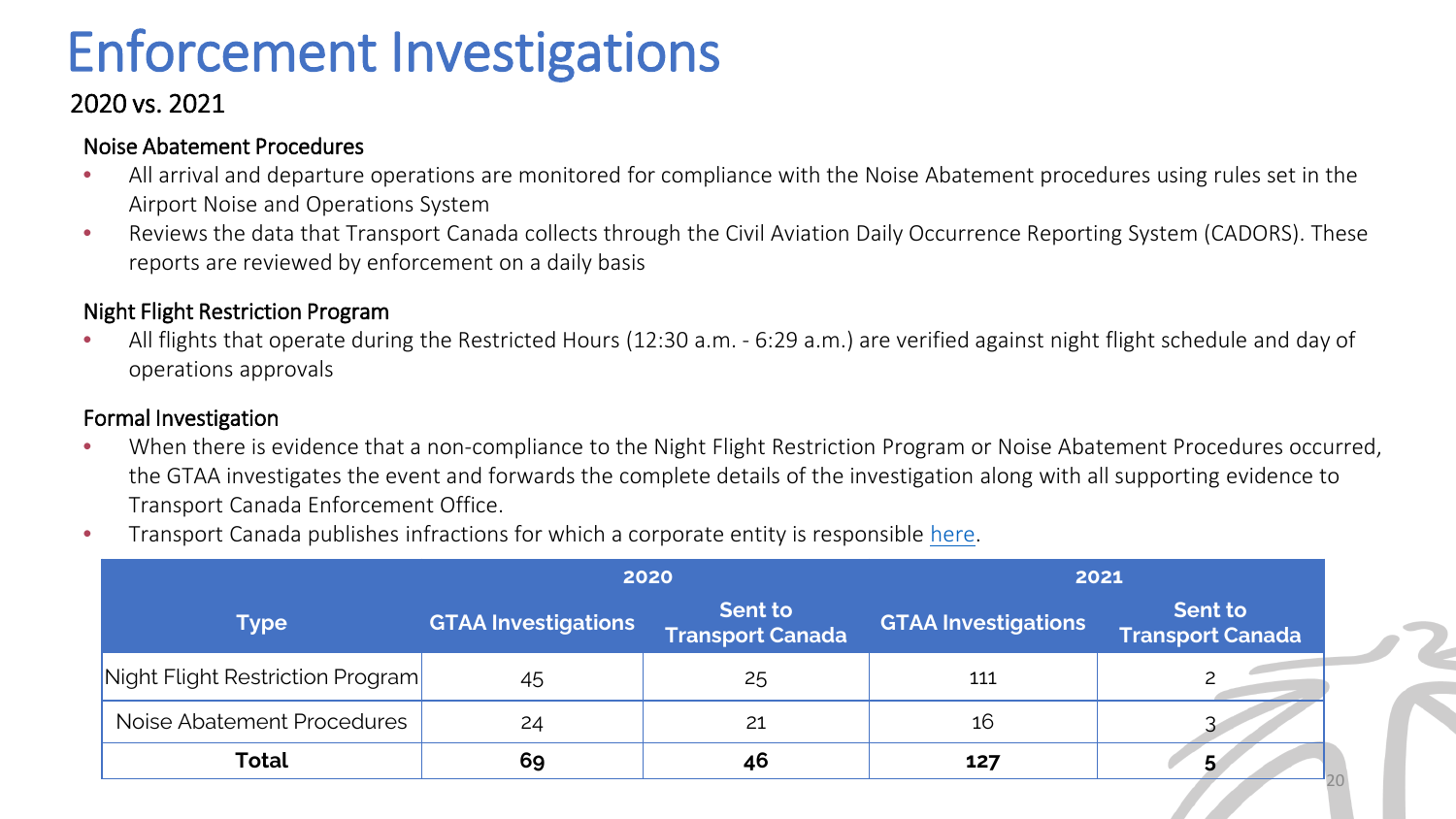# Early Turn Trial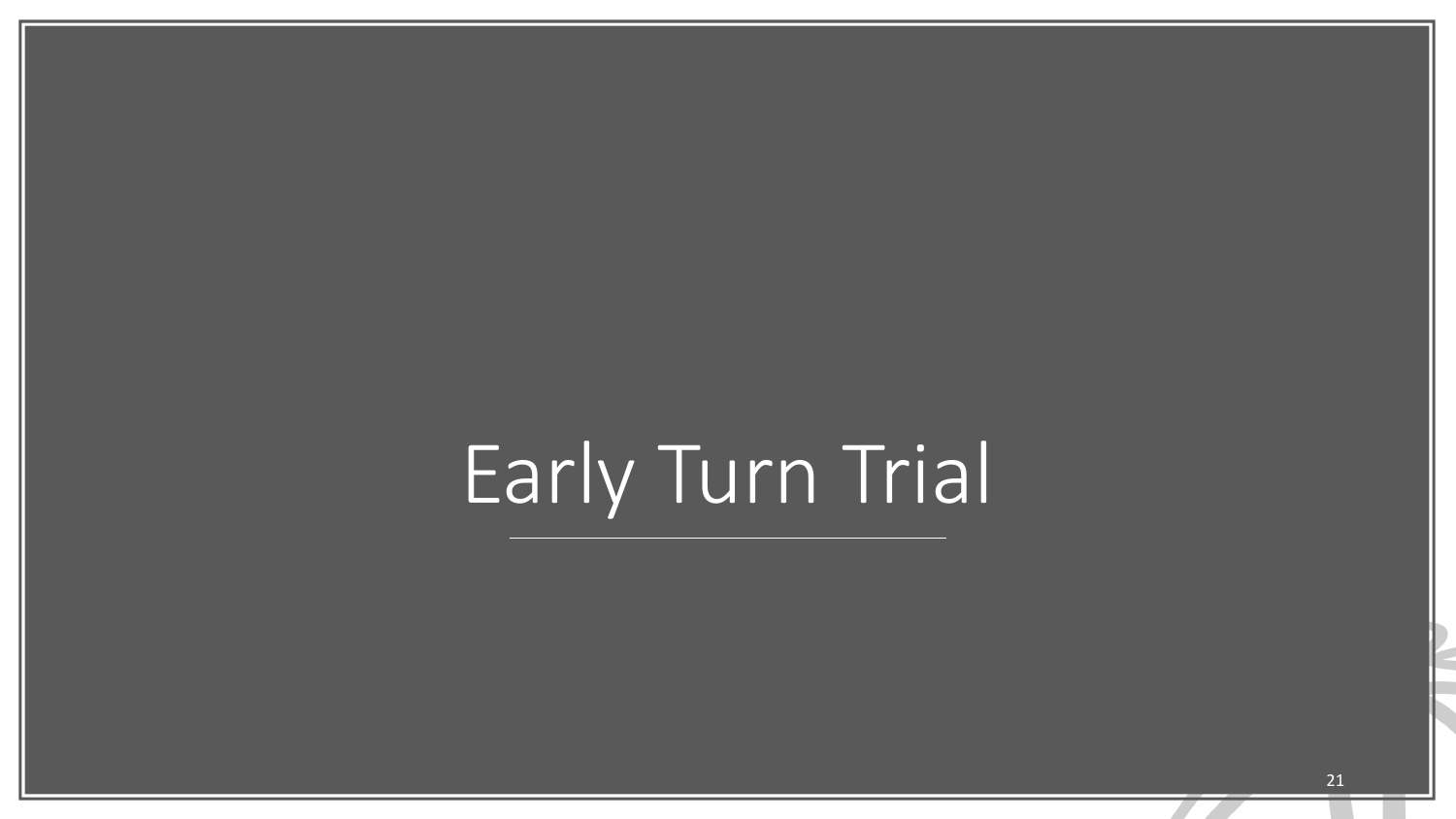## Background of the Trial

On March 3, 2008, two early turn trials were introduced at Toronto Pearson.

### North-South Early Jet Turns

- Specific small jet aircraft permitted to turn to course shortly after take-off on the east-west runways between 7:00 a.m. and 11:00 p.m. This is standard procedure since 2005
- As part of the Trial, early turns are permitted on the north-south runways

### Propeller Turns Extended Hours

- Propeller aircraft are permitted to turn to course shortly after take-off from any runway between the hours of 7:00 a.m. and 11:00 p.m. This is standard procedure since the 1970s
- As part of the trial, prop turns are also permitted from 6:30 a.m. to 6:59 a.m. and from 11:01 p.m. to 11:30 p.m.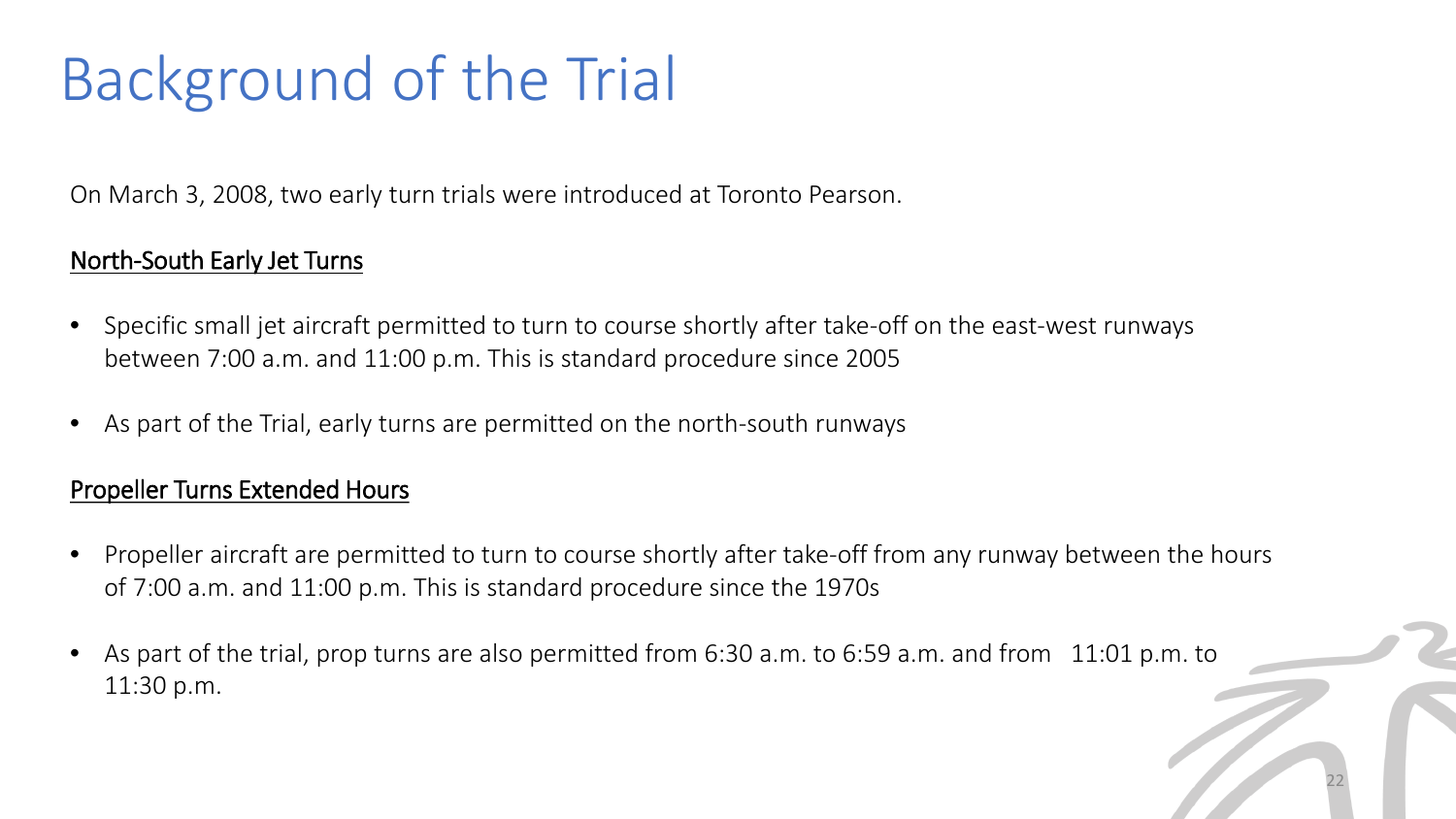### Early Turns: North-South Jets

| <b>Statistics - Jets (North-South)</b> |                   |                           |                  |  |  |  |  |  |
|----------------------------------------|-------------------|---------------------------|------------------|--|--|--|--|--|
| Month                                  | Eligible Aircraft | <b>Actual Early Turns</b> | Complaints       |  |  |  |  |  |
| January                                | 13                | 3                         | $\mathbf{1}$     |  |  |  |  |  |
| February                               | $\overline{7}$    | $\mathbf{1}$              | $\mathbf 0$      |  |  |  |  |  |
| March                                  | 20                | 3                         | 3                |  |  |  |  |  |
| April                                  | 66                | 13                        | 3                |  |  |  |  |  |
| May                                    | 80                | $\overline{7}$            | $\overline{4}$   |  |  |  |  |  |
| June                                   | 102               | 17                        | $\overline{4}$   |  |  |  |  |  |
| July                                   | 214               | 15                        | $\overline{4}$   |  |  |  |  |  |
| August                                 | 65                | 5                         | $\mathbf{1}$     |  |  |  |  |  |
| September                              | 40                | $\overline{3}$            | $\boldsymbol{0}$ |  |  |  |  |  |
| October                                | 131               | 14                        | $\overline{4}$   |  |  |  |  |  |
| November                               | 33                | $\overline{3}$            | $\mathbf 0$      |  |  |  |  |  |
| December                               | 46                | 6                         | $\mathbf{1}$     |  |  |  |  |  |

#### From January to December 2021:

- 90 eligible jet aircraft (11%) made early turns on the north/south runways
- 25 complaints are attributed to this trial

#### From March 3, 2008 to December 31, 2021:

- 3,363 eligible jet aircraft (15.8%) made early turns on the north/south runways
- 233 complaints are attributed to this trial